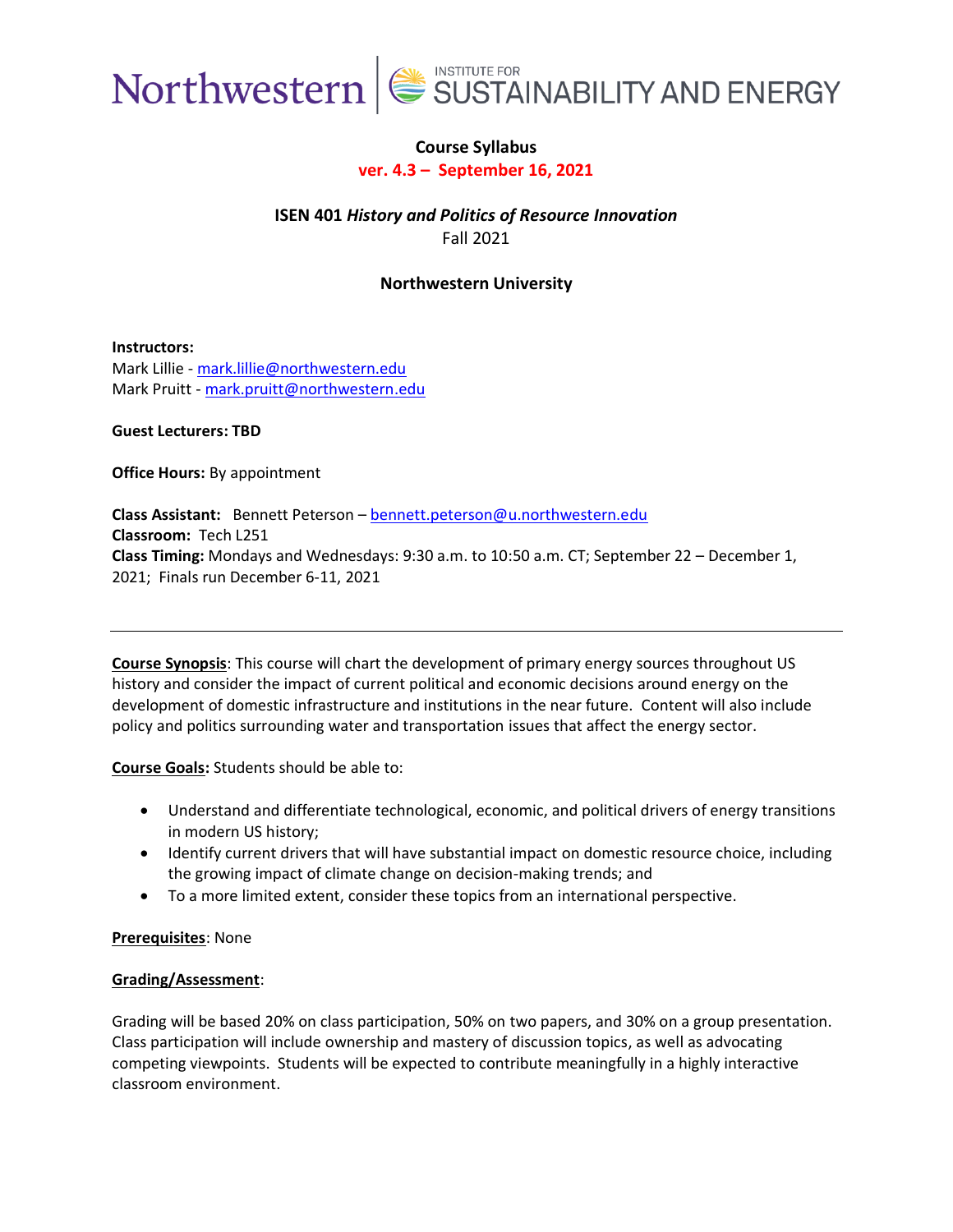All questions and problems regarding grades must be presented in writing within one week after the test, homework, or project has been returned. The grading scale is fixed; please do not wait until the end of the quarter if you are concerned about the direction of your grade. Grades will be assigned based on all the work you have completed during the quarter using the following scale:

| A         | 93.333 to 100    | C  | 73.333 to 76.666 |
|-----------|------------------|----|------------------|
| А-        | 90,000 to 93,333 | C- | 70,000 to 73,333 |
| B+        | 86.666 to 90.000 | D+ | 66.666 to 70.000 |
| в         | 83.333 to 86.666 | D  | 63.333 to 66.666 |
| <b>B-</b> | 80.000 to 83.333 | D- | 60.000 to 63.333 |
| C+        | 76.666 to 80.000 | F  | <60.000          |

#### **Course Readings:**

This course carries a **heavy reading load to provide ample background** for class discussion of historical trends and drivers in resource use. Weekly discussions will draw on selected materials excerpted from the following texts, reports, and primers:

- (Primary Text) Michael Webber, "Power Trip: The Story of Energy" (Basic Books, 2019) Students are also encouraged to follow Michael Webber's *Today in Energy History (@EnergyHistory)* Twitter handle for daily archival facts about US Energy history
- Daniel Yergin, "The New Map Energy, Climate, and the Clash of Nations" (Penguin Press, 2020)
- Vaclav Smil, "Energy and Civilization: A History" (MIT Press, 2017)

*Supplemental Reading List* **(students should NOT purchase these books at this time; they may or may not be used depending on how the class progresses)**

- Steven Solomon, "Water: The Epic Struggle for Wealth, Power, and Civilization" (Harper Perennial, 2012)
- David Nye, "Consuming Power, A Social History of American Energies" (MIT Press, 1998)
- 21st Century US Water Policy, Chapter 1: Water of the U.S.
- Small and Verhoef, "The Economics of Urban Transportation" (Routledge Press, 2007)
- Articles and Journals as assigned for specific topics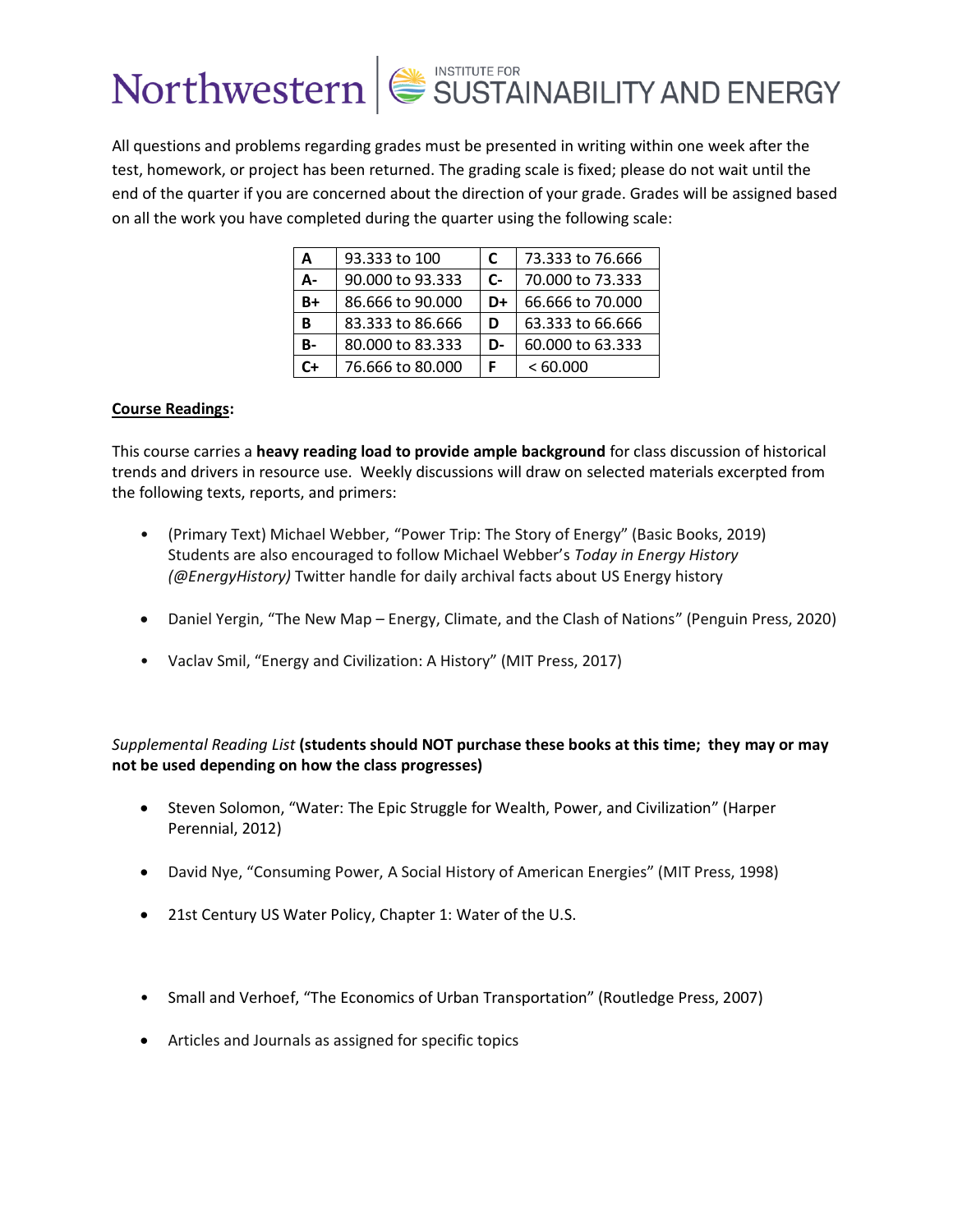## **CLASS OUTLINE**

#### **Week 1 ( 9/22 and 9/27): Early-industrialization and the advent of electrification**

Description/Topics: [split MSL/MJP]

- Class orientation, quarter overview, introductions
- The steam engine
- Municipal lighting
- From (literal) horsepower to electrification of mass transit (streetcar)
- Reversal of the Chicago River

Reading to be completed before class:

Power Trip (Prologue, Chapt. 1 and Chapt 3)

#### **Week 2 (9/29 and 10/4): The rise of petroleum: the internal combustion engine and American sprawl**

Description/Topics: [MSL lead]

- The Ford Model T (1908), affordable mass production and demand for gasoline; fueling infrastructure
- Federal Aid Road Act (1916) and the Federal-Aid Highway Act (1925)
- Rise of buses as public mass transit
- The Great Depression, PWA (Hoover, Grand Coulee and WPA (TVA)) Rural electrification, road construction
- National Interstate and Defense Highways Act (1956) and the development of the Interstate Highway System; car culture (petroleum becomes most used fuel in US in 1950)
- Suburbanization and links to expanded energy infrastructure (natural gas pipeline and fueling infrastructure), VMT, land use, and residential energy consumption

Guest Speakers:

• Professor Michael Webber (author of *Power* Trip) confirmed for 9/29

#### **Week 3 (10/6 and 10/11): WWII and the birth of the nuclear age**

Description/Topics: [MJP lead]

- Manhattan Project (1942)
- Atomic Energy Act (1946) explores peaceful uses of nuclear materials
- EBR-1 (1951) and USS Nautilus first nuclear-powered submarine (1953)
- Shippingport Atomic Power Station (1958) first commercial nuclear power plant in US
- NRC established as regulatory body, replacing the AEC (1974). DOE absorbs R&D

**Paper #1**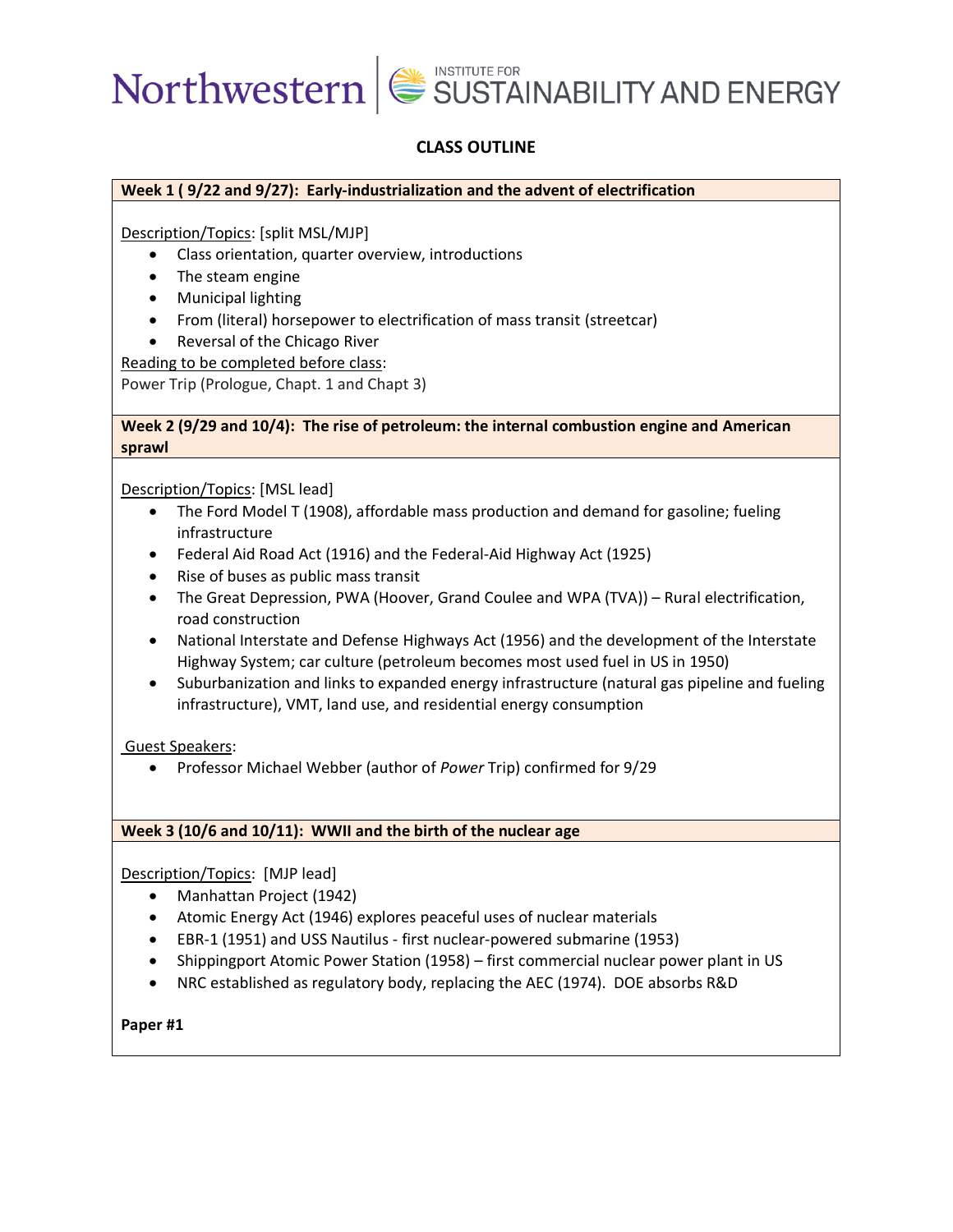**Week 4 (10/13 and 10/18): The 1960s and 1970s: – Early environmental consciousness and the Arab Oil Embargo**

Description/Topics: [MSL lead]

- Clean Air Act (1963)
- National Environmental Policy Act (1969)
- First Earth Day (1970)
- Clean Water Act (1972)
- OPEC founded (1960)
- Arab Oil Embargo (1973)

**Week 5 (10/20 and 10/25): The 1970s and 1980s: -- Domestic energy security and the fall of nuclear power production**

Description/Topics: [MJP lead]

- Domestic response to the Oil Embargo:
	- o Energy Policy and Conservation Act (1975) including creation of the SPR, CAFE standards, energy efficiency standards, and crude oil export ban
	- o Rise of interest in nuclear power (41 reactors ordered in 1973)
	- o Department of Energy Organization Act (1977)
- Peak domestic oil production [MSL]
- Three-mile Island (1979) and Chernobyl (1986) and impact on the growth of civilian nuclear power, anti-nuclear sentiment
- Great Lakes Charter (1985)

### **Week 6 (10/27 and 11/1): Kyoto, early climate considerations**

Description/Topics: [MJP lead]

- Exxon Valdez (1989)
- Clean Air Act Amendments (1990)
- UNFCCC creation (1992), beginning of annual COP negotiations; Kyoto Protocol (1997); Paris Accord
- IPCC created (1988); 2<sup>nd</sup> assessment (1995) asserts "a discernible human influence" on the Earth's climate; 4<sup>th</sup> assessment ("very high confidence")
- Hockey Stick graph (1999) and an Inconvenient Truth (2006)
- FutureGen and the promise of CCS (2003)
- [https://mitsloan.mit.edu/LearningEdge/simulations/worldclimate/Pages/default.aspx](about:blank)

### **Paper #2**

**Week 7 (11/3 and 11/8): Hydraulic fracturing and the rise of a domestic energy superpower**

Description/Topics: [MSL lead]

- Mid-90s combination of fracking + horizontal drilling makes shales economical
- 2010 Deepwater Horizon and 2011 Fukushima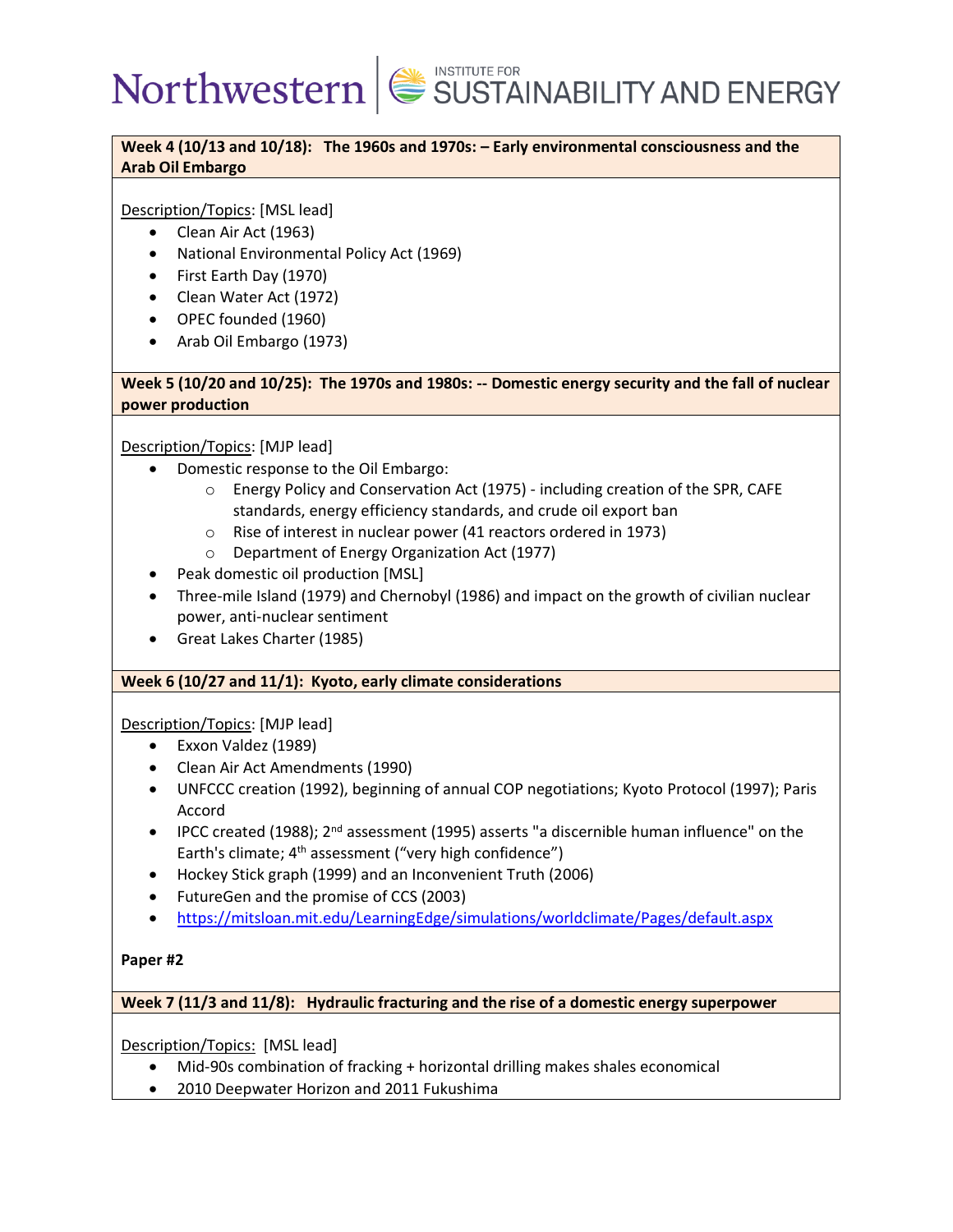• Crude oil / LNG export ban lifted as part of spending omnibus (2015)

#### **Week 8 (11/10 and 11/15): A cleaner future?**

#### Description/Topics: [MJP lead]

- American Recovery and Reinvestment Act (2009) direct investment, R&D, and LPO
- Growth of climate activism (divestment, climate marches, etc.)
- Keystone Pipeline rejected (2015), Clean Power Plan proposed (2015)
- COP21 (2015): Mission Innovation + Paris Agreement, US intent to withdraw (2017)
- Record cost declines for commercial solar/wind
- Collapse of the domestic coal industry / utilization
- Abandonment of two SC nuclear plant constructions

### **Week 9 (11/17 and 11/22): Future outlook**

### Description/Topics: [MJP lead]

- Impact of smart electrification and storage on our energy needs
- "Freedom molecules" and energy as an ongoing national security and diplomacy priority (LNG, Keystone/Dakota Access Pipelines, etc.)
- Domestic and international climate politics and their impact on our generation sources, including economic support for aging nuclear fleet
- Will water and transportation become more substantial resource drivers looking forward?
- What will the politicization of climate change mean for the rise of renewables?

### **Week 10 (11/24 and 11/29 – note Thanksgiving is 11/25…): Review/Q&A**

### **Week 11 (12/1 and week of 12/6)** Final Group Presentations

Description/Topics:

*Students will select a current topic in US resource policy for presentation, framing historical drivers and considering future impacts on social, political, and domestic economic institutions.* 

*Example topics:*

- *The role of abundant domestic natural gas in framing US climate positions*
- *How autonomous vehicles will redefine America's "car culture"*
- *How can the US government most effectively incentivize the rapid deployment of domestic renewable energy?*
- *Should there be a federal energy policy, or is it best left to state innovation?*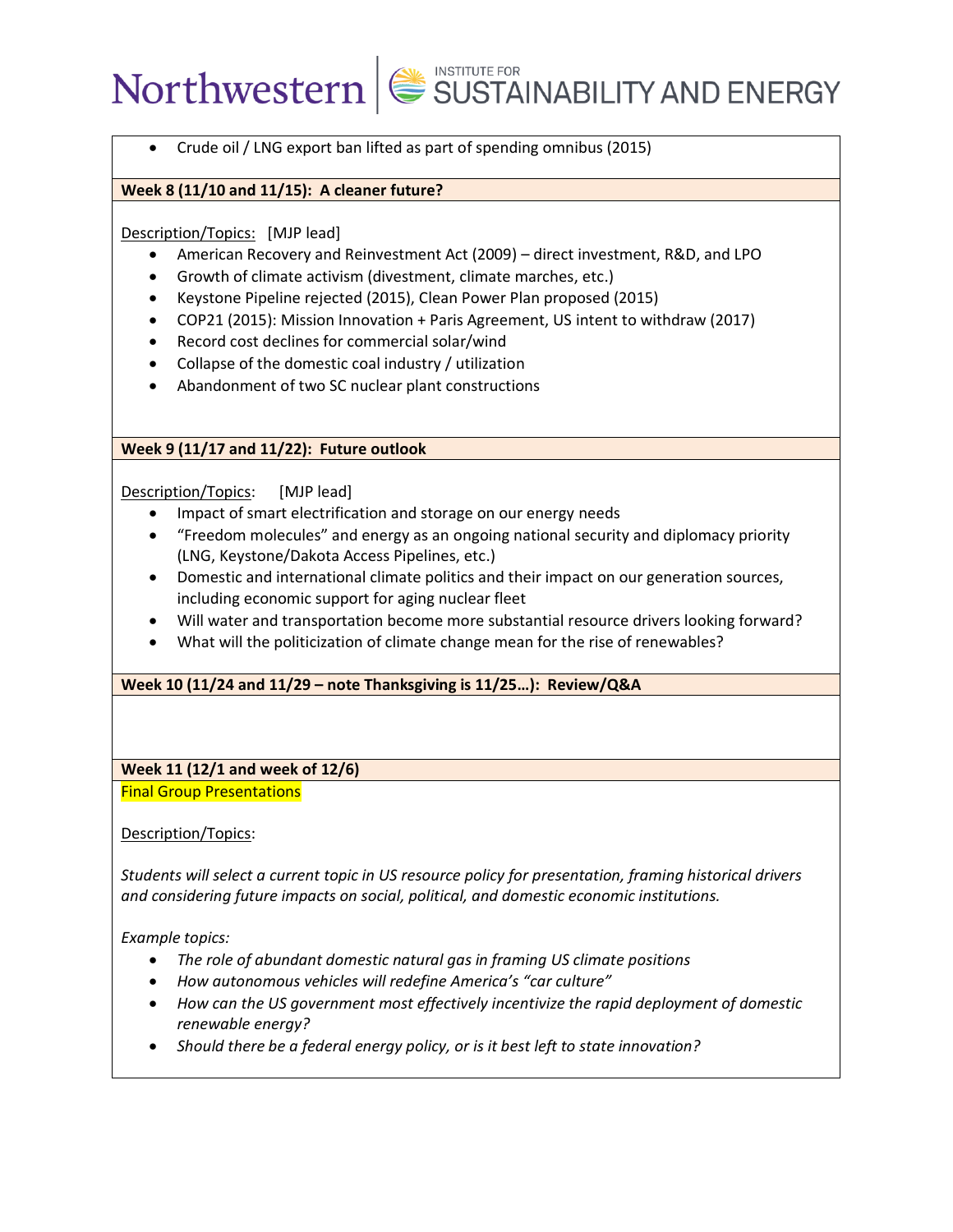#### **COVID-19 Classroom Expectations Statement**

Students, faculty, and staff must comply with University expectations regarding appropriate classroom behavior, including those outlined below and in the [COVID-19 Code of Conduct.](https://www.northwestern.edu/communitystandards/about-us/northwestern-university-student-expectations-covid-19-code-of-conduct.html) With respect to classroom procedures, this includes:

- Policies regarding masking and social distancing evolve as the public health situation changes. Students are responsible for understanding and complying with current masking, testing, Symptom Tracking, and social distancing requirements.
- In some classes, masking and/or social distancing may be required as a result of an Americans with Disabilities Act (ADA) accommodation for the instructor or a student in the class even when not generally required on campus. In such cases, the instructor will notify the class.
- No food is allowed inside classrooms. Drinks are permitted, but please keep your face covering on and use a straw.
- Faculty may assign seats in some classes to help facilitate contact tracing in the event that a student tests positive for COVID-19. Students must sit in their assigned seats.

If a student fails to comply with the [COVID-19 Code of Conduct](https://www.northwestern.edu/communitystandards/about-us/northwestern-university-student-expectations-covid-19-code-of-conduct.html) or other University expectations related to COVID-19, the instructor may ask the student to leave the class. The instructor is asked to report the incident to the Office of Community Standards for additional follow-up.

#### **Class Recording**

This class or portions of this class will be recorded by the instructor for educational purpose and available to the class during the quarter. Your instructor will communicate how you can access the recordings. Portions of the course that contain images, questions or commentary/discussion by students will be edited out of any recordings that are saved beyond the current term.

Unauthorized student recording of classroom or other academic activities (including advising sessions or office hours) is prohibited. Unauthorized recording is unethical and may also be a violation of University policy and state law. Students requesting the use of assistive technology as an accommodation should contact [AccessibleNU.](https://www.northwestern.edu/accessiblenu/) Unauthorized use of classroom recordings – including distributing or posting them – is also prohibited. Under the University's [Copyright Policy,](https://www.invo.northwestern.edu/invention-disclosure/policies-forms/copyright-policy/) faculty own the copyright to instructional materials – including those resources created specifically for the purposes of instruction, such as syllabi, lectures and lecture notes, and presentations. Students cannot copy, reproduce, display,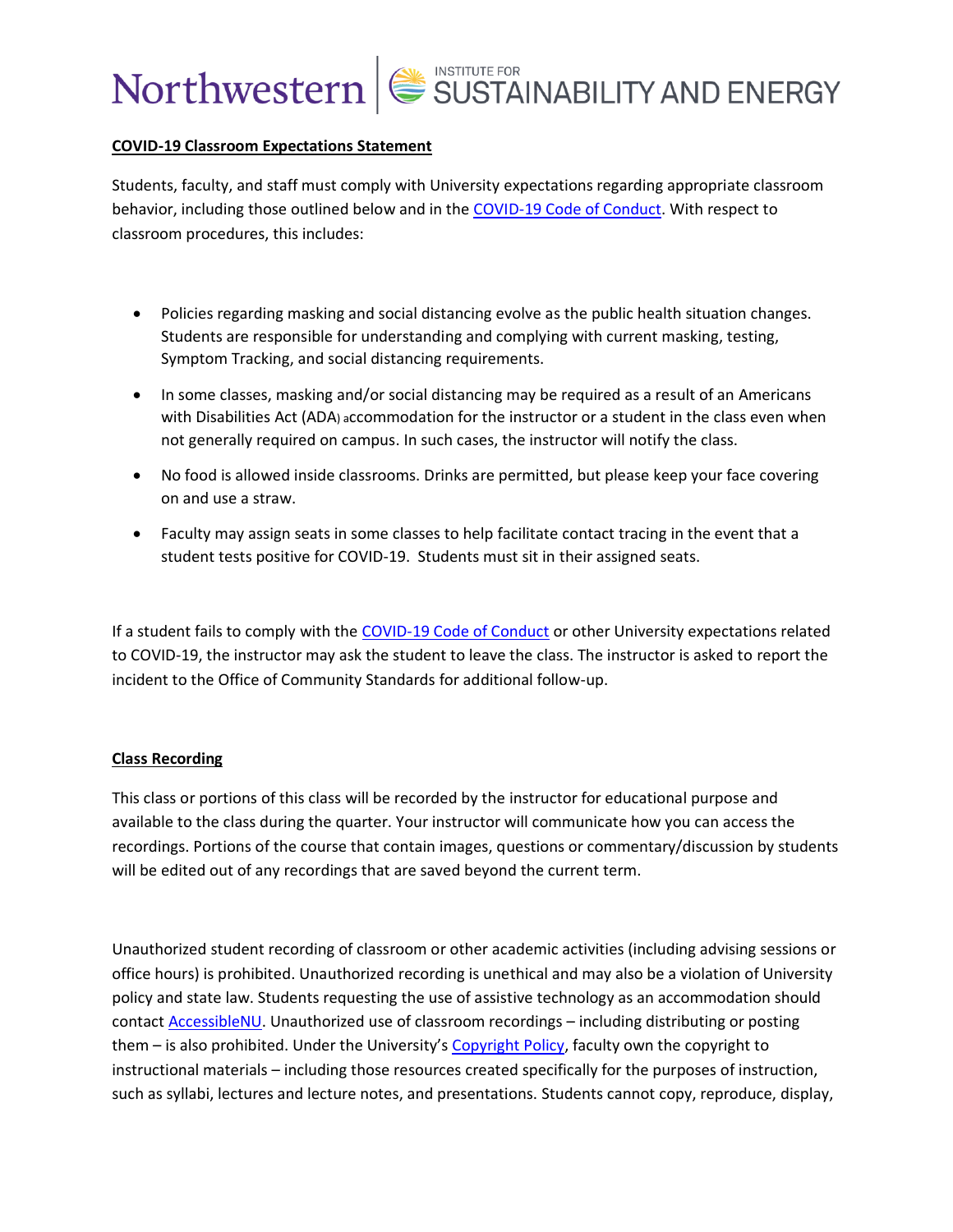or distribute these materials. Students who engage in unauthorized recording, unauthorized use of a recording, or unauthorized distribution of instructional materials will be referred to the appropriate University office for follow-up.

### **Expectations for Class Participation**

Being prepared for class is about more than just showing up, it's also about making sure you've completed the readings, homework, etc. so that you are able to make thoughtful contributions during class. Sitting silently and/or being unprepared can damage your participation grade. When in a virtual class, we expect students to keep their camera and mute on as much as possible. When in the classroom, we expect students to keep their phones off and put away.

#### **Academic Integrity**

Academic integrity is taken very seriously at Northwestern. Students are responsible for reading and understanding Northwestern's Academic Integrity policies. All suspected violations will be reported to the McCormick College of Engineering's Dean's Office. These include cheating, plagiarism, fabrication, unfair advantage, unauthorized collaboration, and aiding and abetting of academic dishonesty. Students found in violation of academic integrity may receive a zero on the assignment or a failing grade for the course and may be suspended or permanently expelled from the University. See [Academic Integrity: A](https://www.northwestern.edu/provost/policies/academic-integrity/Academic-Integrity-Guide-August-2019.pdf)  [Basic Guide](https://www.northwestern.edu/provost/policies/academic-integrity/Academic-Integrity-Guide-August-2019.pdf) for more information.

#### **The Writing Place**

When working on writing assignments for this class, I encourage you to visit the Writing Place, Northwestern's peer writing center. You will work with juniors and seniors who have been trained to provide you feedback and assistance on any type of writing at any stage in the writing process. They will not edit your work. Rather, they will work with you to brainstorm ideas, organize or outline an essay, clarify your argument, document your sources correctly, or refine grammar and style.

#### **Accessibility Statement**

Northwestern University is committed to providing the most accessible learning environment as possible for students with disabilities. Should you anticipate or experience disability-related barriers in the academic setting, please contact AccessibleNU to move forward with the university's established accommodation process (e: [accessiblenu@northwestern.edu;](mailto:accessiblenu@northwestern.edu) p: 847-467-5530). If you already have established accommodations with AccessibleNU, please let me know as soon as possible, preferably